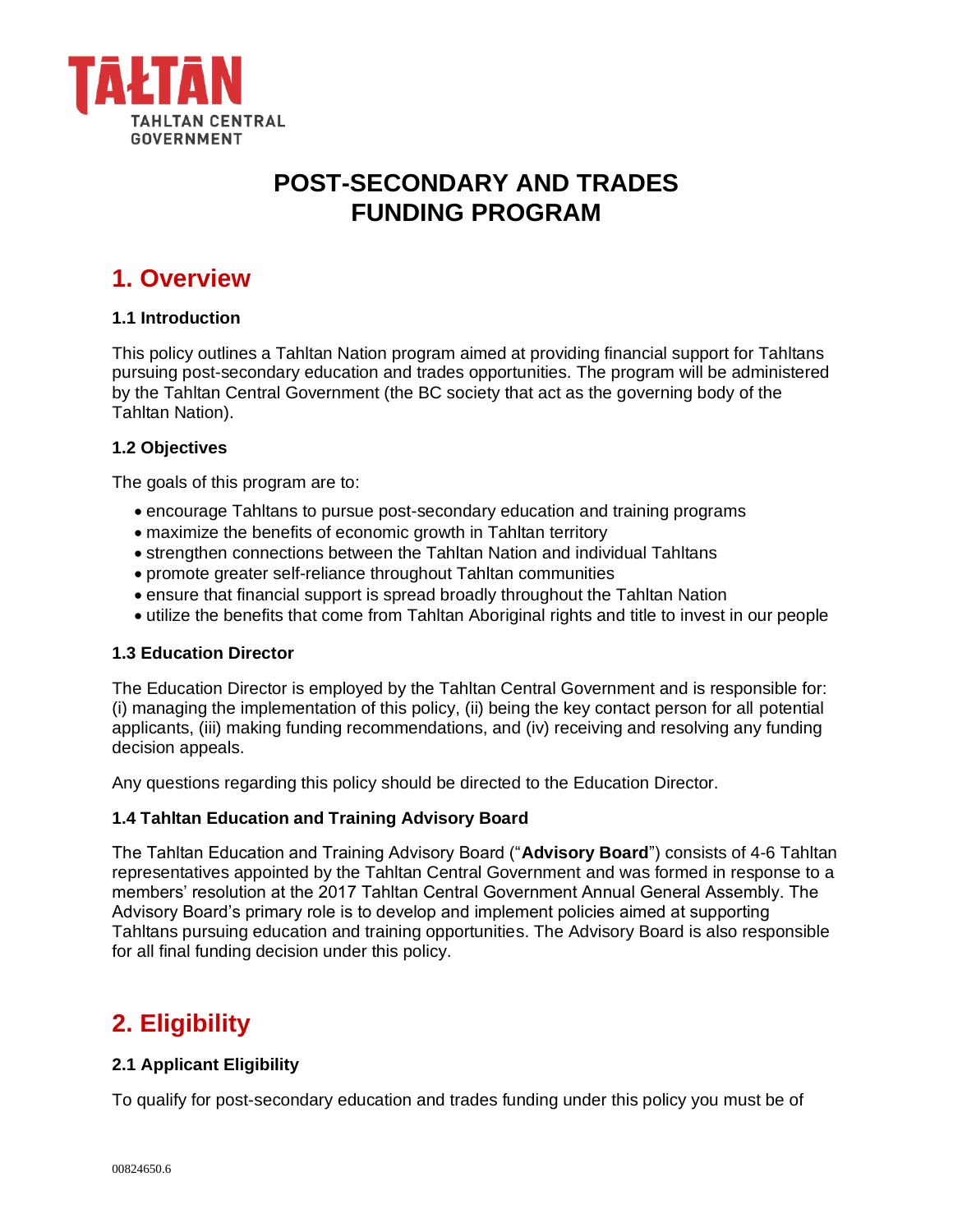Tahltan ancestry and be a certified registered member of the Tahltan Central Government.

## **2.2 Program Eligibility**

The Advisory Board will only consider applicants with proven acceptance or registry in connection with an "Eligible Post-Secondary Institution".

Eligible Post-Secondary Institution means:

- Any Canadian public post-secondary institution
- Any Canadian institution that is designated by StudentAid BC
- Any Canadian institution that is accredited by the Private Career Training Institutions **Agency**
- Any Canadian trades training institution designated by the Industry Training Authority

Applications in connection with any institution that is not an Eligible Post-Secondary Institution may be considered on a case-by-case basis, subject to a recommendation of the Tahltan Education Director and approval by the Advisory Board. Any applications received for programs offered strictly online from online Canadian institutions will require full time course load of four (4) courses per semester and will be considered on a case-by-case basis.

# **3. Funding Categories**

### **3.1 Tuition**

The Tahltan Nation may provide up to the full cost of tuition for a semester to successful applicants, subject to available funding and the discretion of the Advisory Board. The total amount of tuition reimbursed by the Tahltan Nation may not be the entire amount claimed, and it may be necessary for applicants to cover costs above the amount reimbursed through other means of funding.

### **3.2 Required Books and Supplies**

The Tahltan Nation may provide up to the full cost of any books or other supplies required for the semester to successful applicants, subject to available funding and the discretion of the Advisory Board.

### **3.3 Living Allowance**

The Tahltan Nation may provide a living allowance of up to \$1,700/month for successful applicants without Tahltan dependents and up to an additional \$300/month per dependent for successful applicants with Tahltan dependents, subject to available funding and the discretion of the Advisory Board. Only applicants attending full-time studies (post-secondary or trades) will be eligible to be awarded a living allowance and amounts may be pro-rated. If an applicant receives a living allowance through a separate program, the Tahltan Nation may top-up the applicant's living allowance by awarding the difference.

### **3.4 Travel Expenses**

Applicants who are required to travel in order to attend a course in-person may be eligible for up to an additional \$2,500 in travel expense reimbursement subject to available funding and the discretion of the Advisory Board. Travel expense reimbursement will only be made upon the applicant providing acceptable receipts.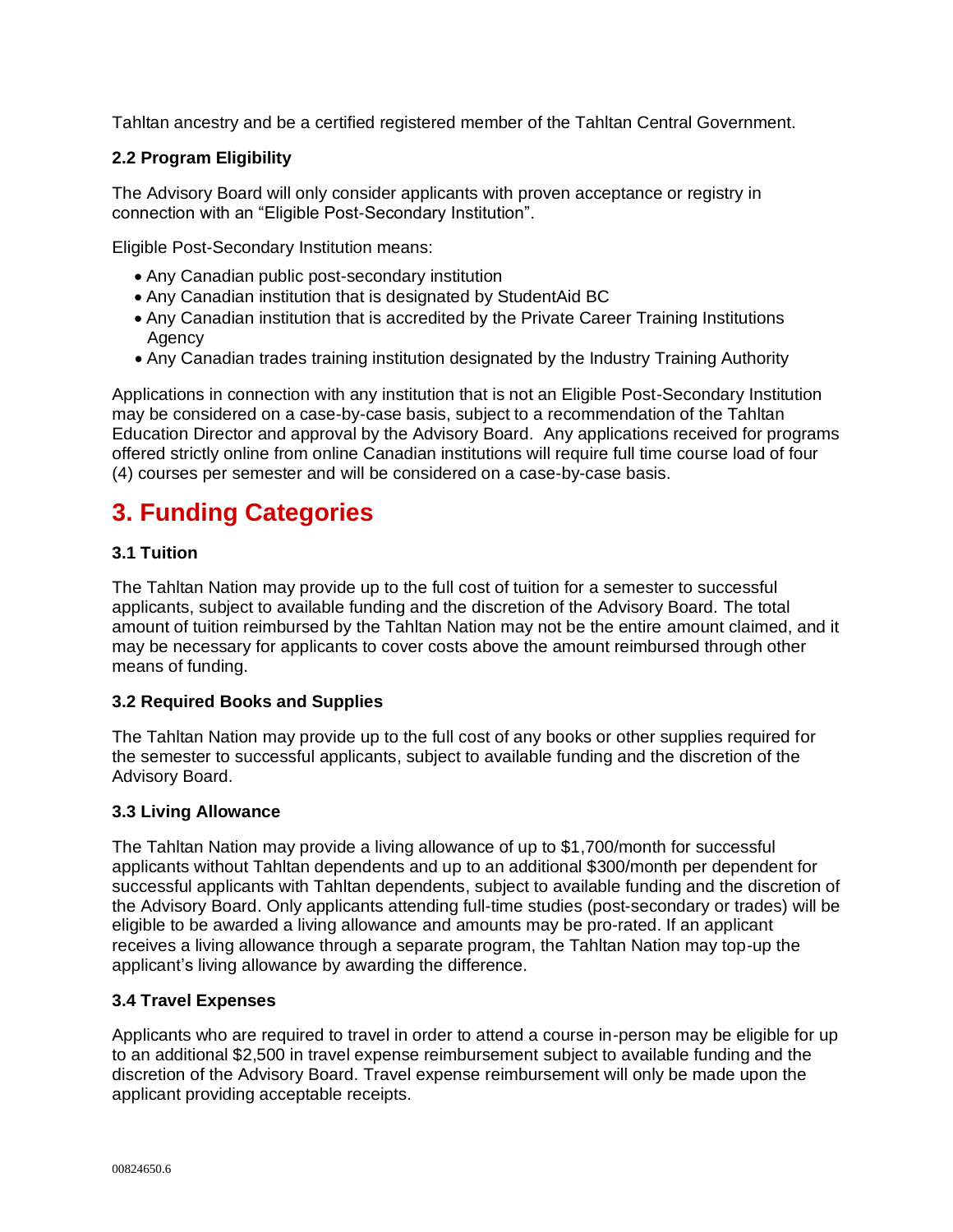# **4. Maximum Annual Funding**

## **4.1 Maximum Annual Funding**

To ensure that financial support for education and training is spread broadly throughout the Tahltan Nation, the maximum that each Tahltan may receive in total financial support for education and training each academic year (September – August) will be \$10,000.

This maximum includes financial support provided for tuition, books, living allowance and travel expenses under this funding program and financial support provided from other financial support programs.

### **4.2 Funding Allocation**

Any funding awarded will be allocated first to tuition, second to required books and supplies, and last to living allowance and travel.

For example, if an applicant was awarded \$2,000 of funding for a semester but the cost of their tuition was \$1,800 and the cost of their books was \$700, the applicant would be reimbursed \$1,800 for tuition and \$200 for books.

## **5. Payment Methods**

## **5.1 Tuition**

Tuition costs will be paid directly to the Eligible Post-Secondary Institution.

### **5.2 Required Books and Supplies**

Required Books and other supplies may either be paid directly to the Eligible Post-Secondary Institution or reimbursed to the applicant upon submitting receipts to the Education Director.

### **5.3 Living Allowance and Travel Expenses**

Living allowance and travel expenses will be paid directly to the applicant, either by cheque or direct deposit, in equal monthly portions throughout the semester.

# **6. Applications & Assessment**

### **6.1 Application Deadlines**

Applications must be received by the Education Director by the following deadlines for each applicable semester:

- Fall Semester (Sep-Dec): Last business day of June of Current Year
- Spring Semester (Jan-Apr): Last business day of November of Current Year
- Summer Semester (May-Aug): Last business day of March of Current Year

### **6.2 Notice of Funding**

All applicants will receive notice within 60 days of the application deadline stating whether the applicant has been awarded funding and, if so, the amount of the funding. Any student that has not received a notice by this date should contact the Education Director.